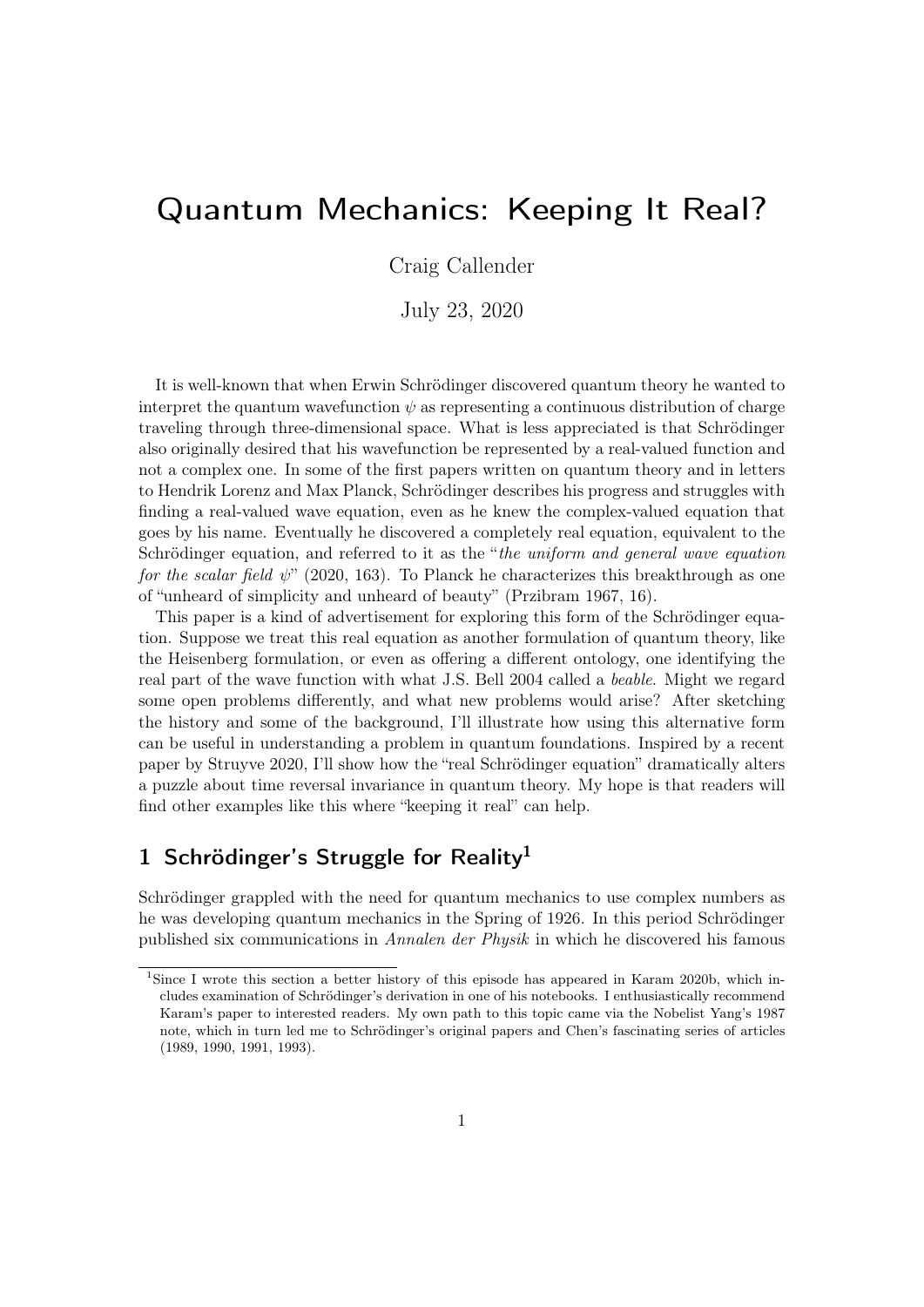equation but also a real-valued version of it. He eventually abandoned the real version. However, from these six articles (which went on to become the first book of quantum mechanics) and several letters to Planck and Lorentz we know he probably did so reluctantly.<sup>2</sup>

Let's briefly recall Schrödinger's path to quantum mechanics. Schrödinger wanted deBroglie's matter waves to emerge as solutions of a wave equation. So he expected to find a second-order wave equation, one similar to what one uses in classical electromagnetism and elsewhere in physics. That equation would describe "matter waves" represented by time-dependent real-valued wave amplitudes and these waves would travel through three-dimensional space. Schrödinger's road to this equation began with the classical Hamilton-Jacobi equation. He knew that the Hamilton-Jacobi equation could be turned into a second order wave equation. Letting  $\psi$  represent some "vibration process" in the atom (Schrödinger 2020, 19), he could change the former into the latter via the transformation  $S = kln\psi$ , where  $k = h/2\pi$ . His idea was that classical Hamilton-Jacobi theory would be the geometric optics limit of this new wave theory of matter.

In his first communication Schrödinger had already discovered what we now consider the time-independent version of the Schrodinger equation:

$$
\Delta \psi + \frac{8\pi^2}{h^2} (E - V)\psi = 0
$$

where E is the total energy, V the potential energy and h Planck's constant. This equation, however, was not satisfactory, as it "suffers from the disadvantage that it expresses the law of variation of the "mechanical field scalar"  $\psi$  neither uniformly nor generally" (Schrödinger 2020, 162). In an impressively long and detailed letter the 72 year old H.A. Lorentz points out various deficiencies of having the equation apply only to a specific energy. It means, for instance, that there will be "as many wave problems as there are energy values E" (Przibram 1967, 49). Lorentz urged him to eliminate E from the equation in favor of time derivatives of  $\psi$  – that way Schrödinger could also handle non-trivial time dependent phenomena. Schrödinger agreed. Fixing these two issues would mean finding a wave equation that was more general and more uniform.

We also know that he wanted this equation to be real-valued. In his third communication he had introduced a complex wavefunction, intending one to use only the real part. In his reply to Lorenz on June 6, he commented that

What is unpleasant here, and indeed directly to be objected to, is the use of complex numbers.  $\psi$  is surely a fundamentally real function and therefore in Eq. 35 of my third paper... I should be good and write a cosine instead of the exponential, and ask myself: is it possible in addition to define the imaginary part unambiguously without reference to the whole behavior of the quantity

<sup>&</sup>lt;sup>2</sup>For references to these six communications I'll use a new edition of the Collected Papers on Wave Mechanics (Schrödinger 2020), which is a translation from the second German edition by Blacki and Son Limited, London and Glasgow 1928. This collection also contains three additional papers from 1927. For the letters with Lorentz and Planck, I'll refer to their English translations in Przibram 1967.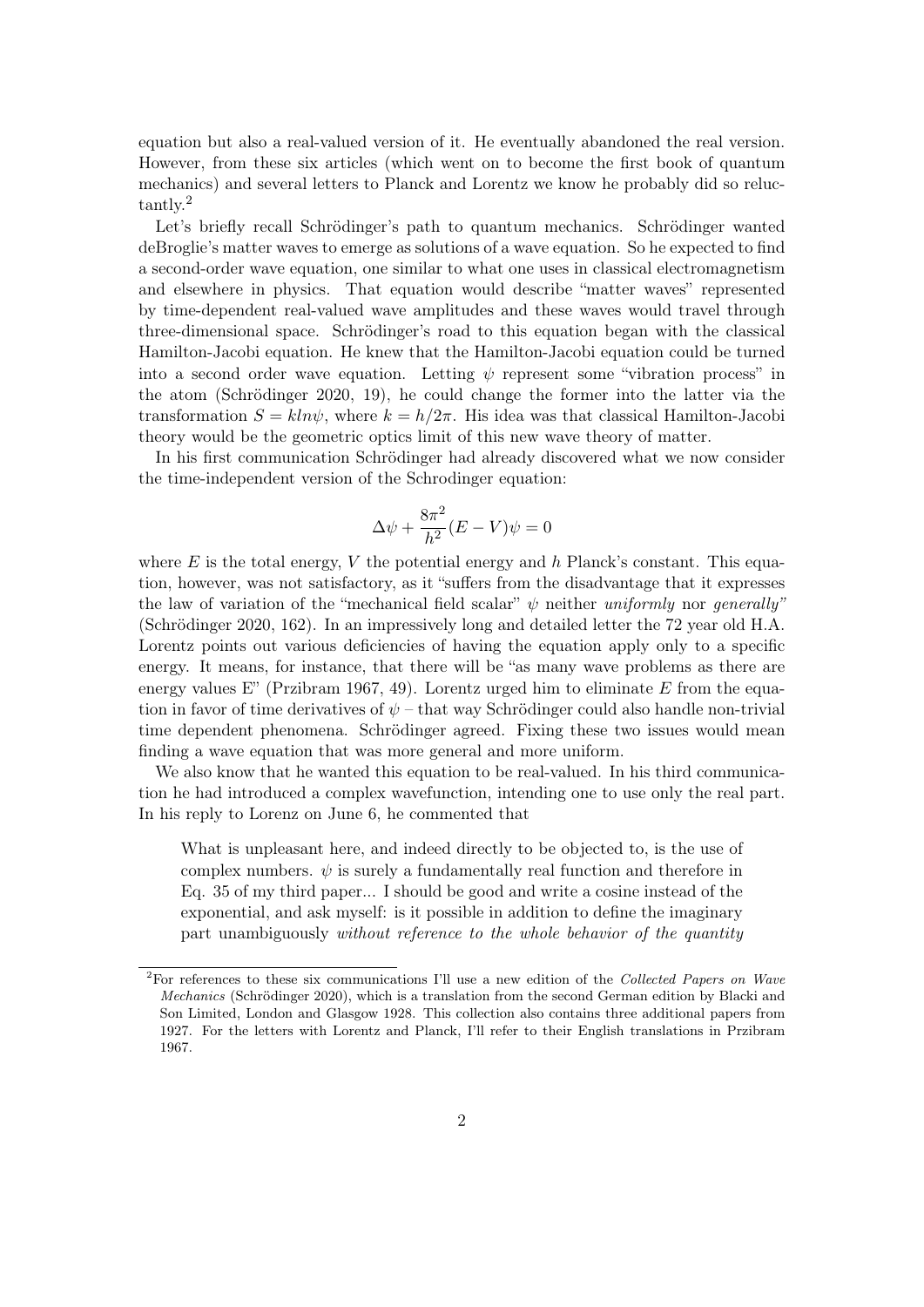in time, but rather referring only to the real quantity itself and its time and space derivatives at the point in question (Przibram 1967, 62-63).

The wave equation he desired would be general, uniform and real.

He achieves all three goals by letting the real part of a complex wavefunction have a (periodic) time dependence. He differentiates it twice with respect to time to obtain

$$
\frac{\partial^2\psi}{\partial t^2}=-\frac{4\pi^2E^2}{h^2}\psi
$$

, or in terms of a Hamiltonian H,  $H\psi = E\psi$ . Plugging this into the above timeindependent equation yields

$$
\left(\nabla^2 - \frac{8\pi^2}{h^2}V\right)^2 \psi + \frac{16\pi^2}{h^2} \frac{\partial^2 \psi}{\partial t^2} = 0
$$

which can be compactly expressed via  $\hbar$  as

$$
\hbar^2 \frac{\partial^2 \psi}{\partial t^2} = -H^2 \psi \tag{1}
$$

In his fourth communication he proclaims his version of  $(1)$  to be "evidently the uniform and general equation for the field scalar  $\psi$ " (Schrödinger 2020, 163). This equation is the first published time-dependent Schrödinger equation. It meets all of his desiderata: it is real-valued, general, and time-dependent.<sup>3</sup> It is real in that both  $\psi$  is a real-valued function and in that equation (1) has no imaginary components to it.

Equation (1) is second-order in time like a wave equation, but fourth-order due to the spatial derivatives. That makes it more complicated than the equation with which we're familiar (which is derived by inserting the first rather than second derivative of a complex rather than real wavefunction into the time-independent equation). That additional complexity by itself probably didn't bother Schrödinger too much. The historians Mehra and Rechenberg 1987 write that he "was not afraid of mathematical complications of higher order equations; the methods of their solution were well known in principle" (788). In his work he regularly entertained equations of high order. Indeed, in his letter to Planck, after introducing (1) he immediately notes that it is "completely the same type as the equation for a vibrating plate" (Przibram 1967, 17) and he reproduces this equation in a footnote in his fourth communication.<sup>4</sup>

Schrödinger is evidently relieved at having discovered (1). He writes on June 11 to Max Planck

By the way, during the last few days another heavy stone has been rolled away from my heart....I had considerable anxiety over it...But it all resolved itself with unheard of simplicity and unheard of beauty; it all came out exactly as one would have it, quite straightforwardly, quite by itself and without forcing. (Przibram 1967, 16)

<sup>3</sup>See Karam 2020b for discussion of Schrödinger's derivation of this equation in his notebook.

<sup>&</sup>lt;sup>4</sup>The equation for a classical vibrating plate is of the form  $\nabla^2 \nabla^2 \psi + \frac{\partial^2 u}{\partial t^2} = 0$ .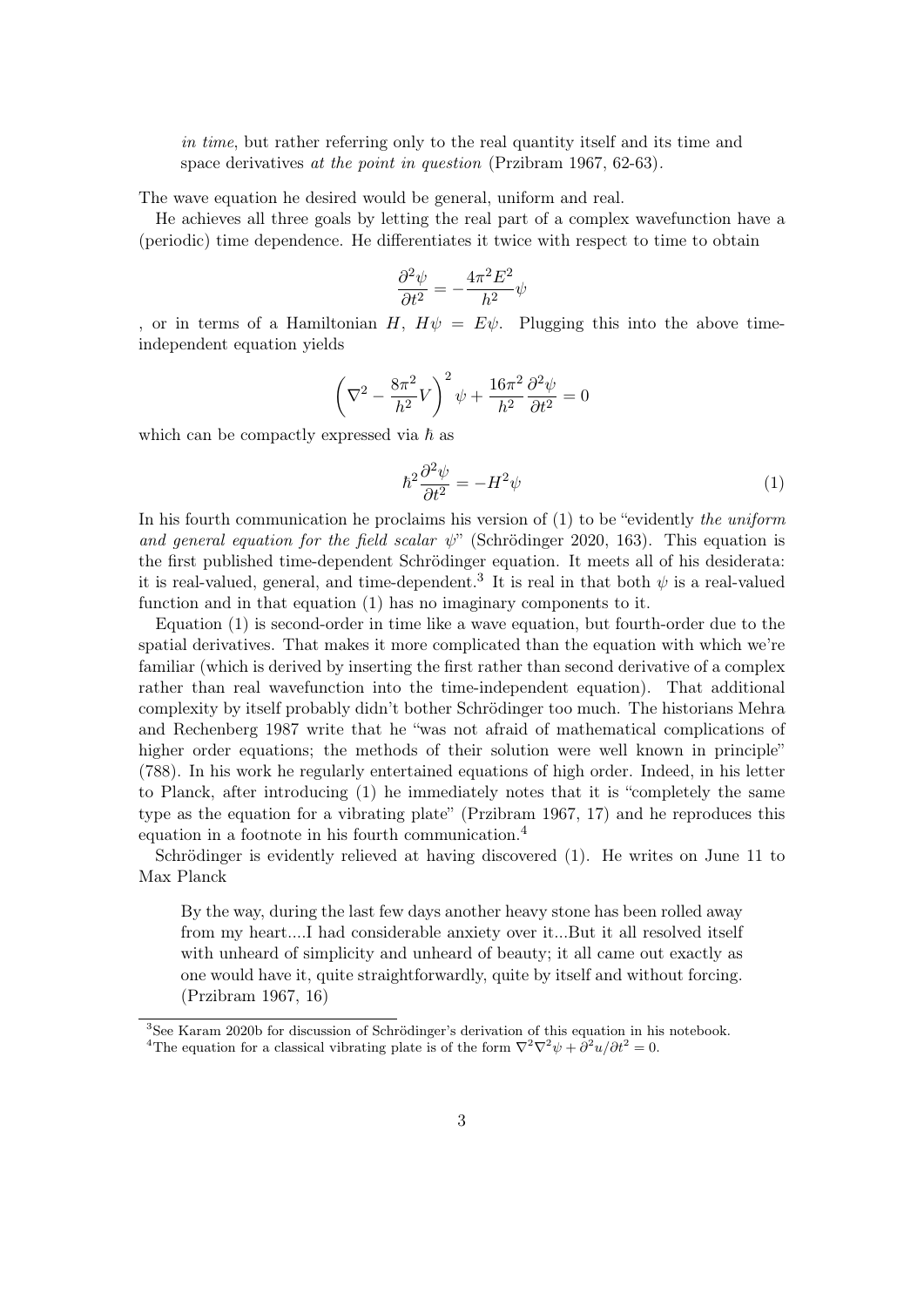What he is referring to is his discovery of (1), which he describes as "the true wave equation which is of fourth order in the coordinates" (17). His goal of a wave equation that is general, uniform and real was achieved.

Not long after, however, he became worried about the introduction of time varying potentials. Terms such as  $\partial V/\partial t$  demanded "caution" (Schrödinger 2020, 164). He noticed that another path was possible, one "extraordinarily much simpler for computational purposes" (Przibram 1967, x). This equation, of course, was the second-order equation that we now refer to as the Schrödinger equation. The price of this simplicity was the introduction of complexity. By the time of his sixth communication he decided to use the complex equation. At this point it's clear that he regarded his namesake as a kind of surrogate for the entirely real fourth-order equation (1). At the very end of this paper he writes:

There is undoubtedly a certain crudeness at the moment in the use of a complex wave function. If it were fundamentally inevitable and would not be a mere simplification of the calculation, it would mean that there are basically two wave functions that only give information about the state of the system together. This somewhat unsympathetic conclusion, I believe, allows the much more sympathetic interpretation that the state of the system is given by a real function and its derivation over time.

So although he used the complex equation at the end of this important period, he viewed it as a kind of convenient substitute for a real function and its time derivatives.

It is not known how long Schrödinger's belief in the "reality" of quantum mechanics persisted nor precisely why he abandoned the real equation. Chen 1989 holds that Schrödinger's difficulties in finding a non-conservative version was a major hurdle (but shows how it is surmountable); Karam 2020b suggests that the lack of a physical interpretation for the real part may have been a problem and that the growing use of  $\psi^*\psi$ as the charge density, which is real, may have satisfied him. Recall that Schrödinger never accepted the statistical interpretation of the wavefunction. Also, note that his real-valued wavefunction still "lives" in high-dimensional configuration space, just like the complex-valued wavefunction; so the move to real values doesn't by itself help one interpret it as an object or field in three-dimensional space. To me it's plausible that the combination of issues caused him to put the problem aside. What he originally wanted was hard to use, difficult to interpret, and to some extent almost achieved because  $\psi^*\psi$ was real.<sup>5</sup>

In any case, almost exactly a year (June 10, 1927) later Schrödinger writes in a footnote that

The wave function has to be regarded as essentially complex (Schrödinger 2020, 216).

<sup>5</sup>As Yang 1987 notes, it's interesting in this context to recall that Born's original expression of the probability density occurred in a footnote (in a paper received June 21, 1926) and left off the now familiar absolute value symbols. The reason? Born used real wavefunctions for both his incoming and scattered wavefunctions.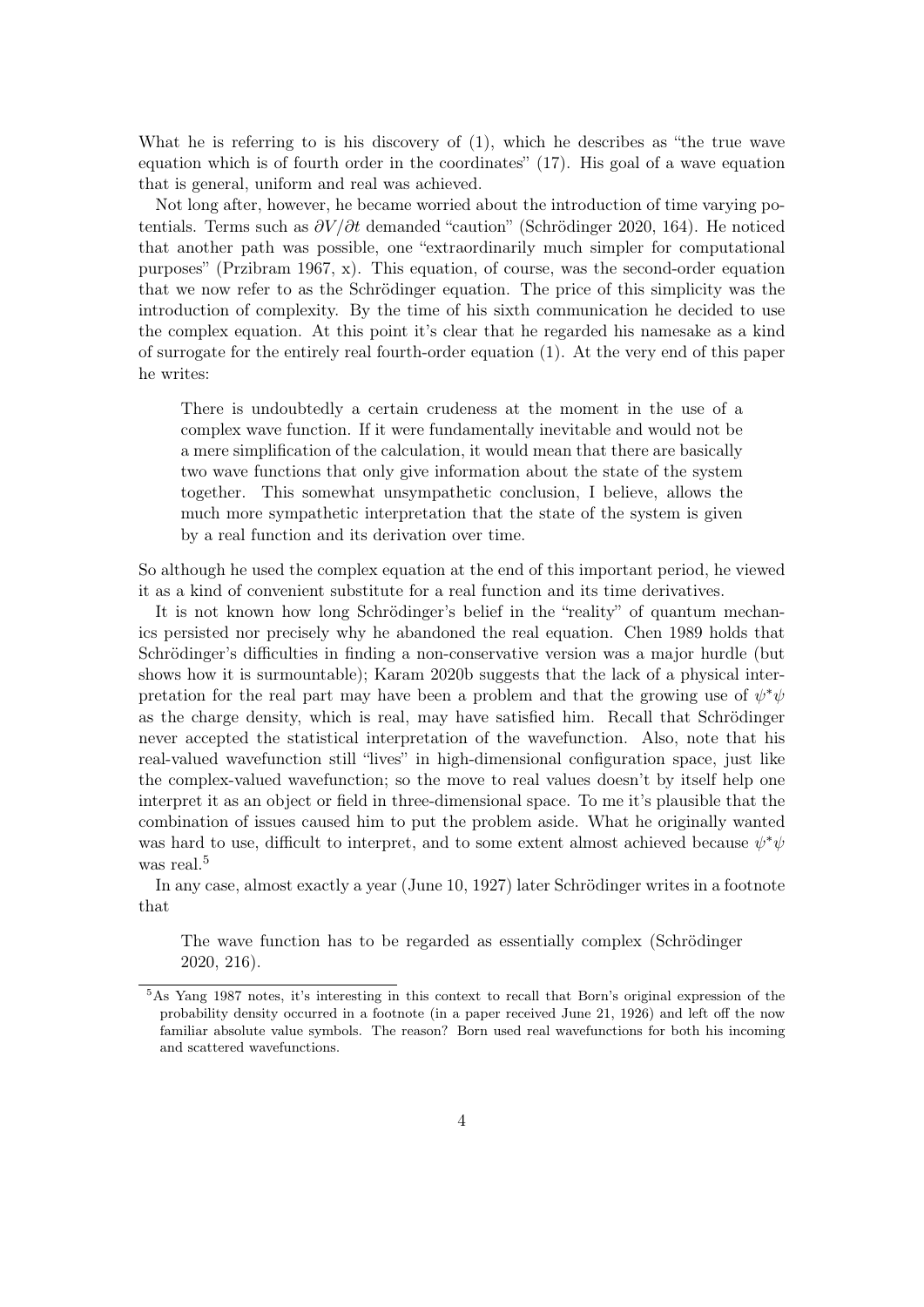However, he doesn't explain what he means by "essentially" here. There are certainly many plausible interpretations of this statement that are consistent with his earlier position. The physicist Chen, who has done the most to investigate this real Schrödinger equation, reports that V.F. Weisskopf wrote to him that "Schrödinger persisted in his belief in the real wave function until his last days" (Chen 1990). Minus the context, this too can be interpreted various ways.

That said, as late as 1952 Schrödinger wrote a note in Nature pointing out that, contrary to "widespread belief," charged fields do not need to be represented by complex numbers. Schrödinger shows that by a change of gauge the wavefunction used in the Klein-Gordon-Maxwell equations of motion can be made real (Schrödinger 1952). He finds it interesting that in this real formulation the electromagnetic potential becomes proportional to the current, just as in Dirac's recently proposed theory (for more recent work on this, see Akhmeteli 2011). That Schrödinger was still considering real wavefunctions just nine years prior to his death is suggestive of Chen's claim, although hardly definitive.

While we will likely never know how long Schrödinger's belief in a real wavefunction persisted, we can appreciate that this desire to keep quantum mechanics real was quite natural given the time period. He was of course accustomed to using complex functions and equations from classical mechanics. As his research evolved he found himself increasingly using complex numbers, especially when he was confronted with Heisenberg's theory. But in the physics he studied prior to the development of quantum mechanics, ultimately one always connected the real parts of complex equations to experiment, e.g., as in linear circuit theory. All of the physics to date suggested the imaginary was always used for convenience but ultimately dispensable.

#### 2 Schrödinger's Real Equation

While we are often taught that in quantum mechanics the use of imaginary numbers is essential, that is in fact not true.<sup>6</sup> One can represent what quantum theory has to say using real numbers, complex numbers and even quaternions, and there are plenty of formulations of the theory that are entirely real. That said, the above may be surprising for it's an elementary mathematical fact that the real part of a complex number underdetermines the complex number of which it is a part. The real part is leaving out "half" the information of the complex function. So it's worth briefly explaining how there can be a real equation with a real-valued wavefunction.

While there are some tricky mathematical details, the core idea is easy to understand. As is well-known, the complex Schrödinger equation is equivalent to two coupled differential equations for two real variables (Bohm 1951). The present idea simply uses this coupling to put everything in terms of one variable. The two equations are rewritten in terms of one variable and its time derivative.

The complex Schrödinger equation is

 ${}^{6}$ Karma 2020a surveys some interesting rationales for the complexity of quantum mechanics.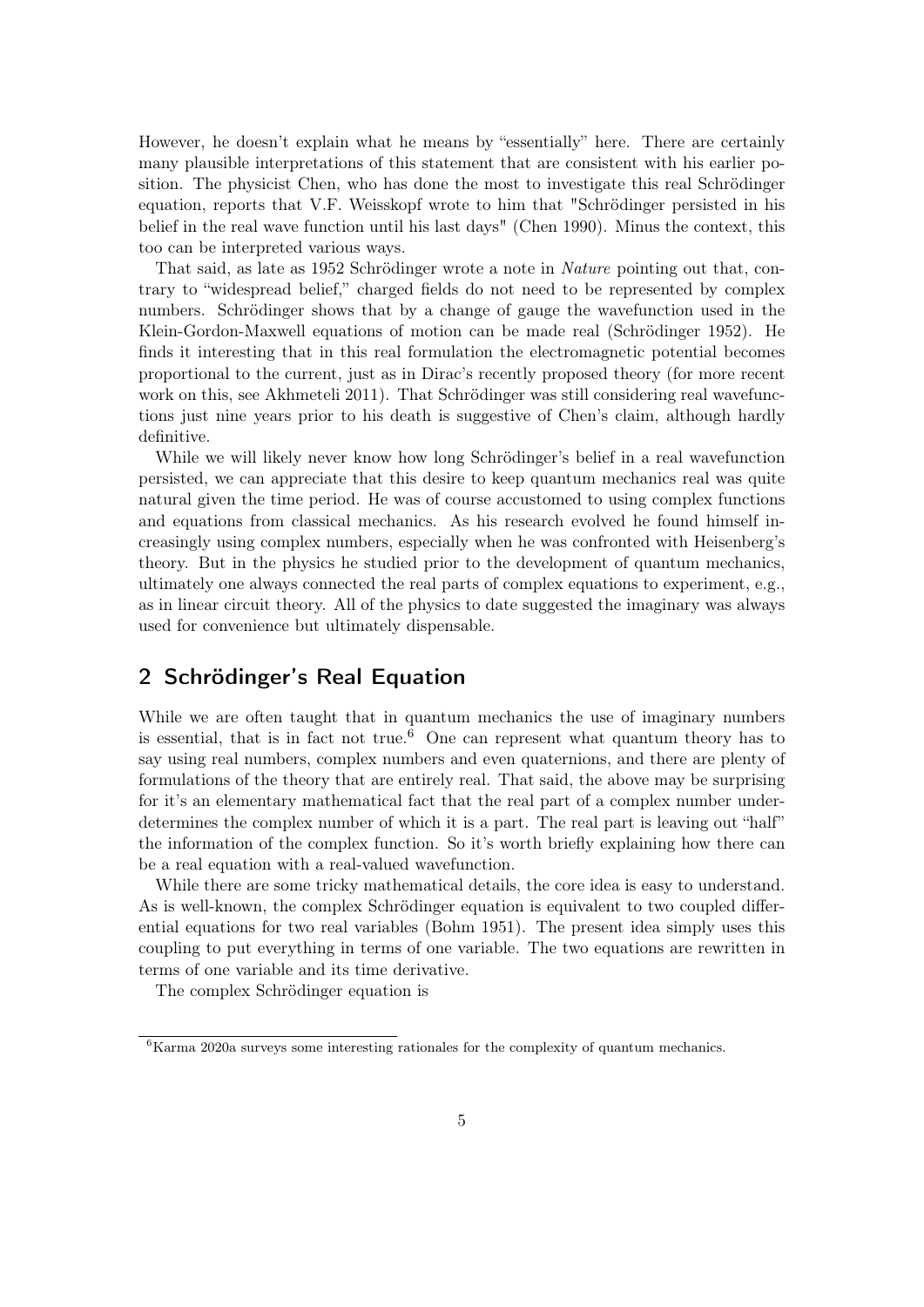$$
i\frac{\partial \psi}{\partial t} = H_t \psi \tag{2}
$$

where  $\psi$  is complex,  $\hbar = 1$ , and  $H_t \equiv ((1/2m)\nabla^2 - V(x))$ . Dub  $u(x, t)$  and  $v(x, t)$  the real and imaginary parts of  $\psi$ , respectively, i.e.,  $\psi(x,t) = u(x,t) + iv(x,t)$ . Inserting this into the complex equation (2) and separating yields two real equations

$$
\frac{\partial u}{\partial t} = H_t v \tag{3}
$$

$$
\frac{\partial v}{\partial t} = -H_t u \tag{4}
$$

Note, crucially, that the two equations are coupled.

Using this coupling, we recognize the possibility of expressing everything in terms of one equation of u and  $\partial u/\partial t$ . One can try to isolate v by integrating with respect to time. This will bring out an arbitrary function, which is presumably what bothered Schrödinger ("integration with respect to time would involve an undetermined wave function. I do not know yet whether this can be fixed in a rational way," (Przibram 1967, X)). One can answer this problem, but another method is to find a unique inverse operator  $(H_t)^{-1}$  of  $H_t$  in (4), so that

$$
v = (H_t)^{-1} \frac{\partial u}{\partial t}
$$

. In the energy representation this operator is  $(H_t)^{-1} = [\hbar/E_i(t)]\delta_{ij}$  (Chen 1989, eq. 6).<sup>7</sup> Using this relationship allows one to write everything in terms of  $u$ .

Note that an analogous move is not possible in classical mechanics. Although it is not widely recognized, classical mechanics can be described by a complex first-order but nonlinear "classical Schrödinger" equation (Rosen 1964, Schiller 1962, Schleich et al 2013). One can try a similar trick and insert a complex wavefunction into this equation and separate real and imaginary parts. When one does, however, the two equations are not coupled as in quantum theory, eliminating the possibility of exploiting the coupling to eliminate the second real-valued function.

Recall that Schrödinger had concerns about the extension to non-conservative cases. Sparing the details, Chen 1989 discovered the equation Schrödinger sought,

$$
\frac{\partial^2 u}{\partial t^2} = -H_t^2 u + \frac{\partial V}{\partial t} H_t^{-1} \frac{\partial u}{\partial t} \tag{5}
$$

where everything is written explicitly in terms of  $u$  and its time derivative. When  $V$ doesn't depend on time (5) reduces to the simpler (1).

Equation  $(1)$  is a single equation and entirely real: neither u nor the equation contains an i. (1) looks a lot like a classical wave equation. Like such equations, it is secondorder in time and takes Cauchy initial data, u and  $\partial u/\partial t$ . Unlike classical wave equations,

<sup>&</sup>lt;sup>7</sup>Note that v's dependence upon  $u$  is apparently nonlocal. See Chen 1989 for the concern and Chen 1991 for explanation.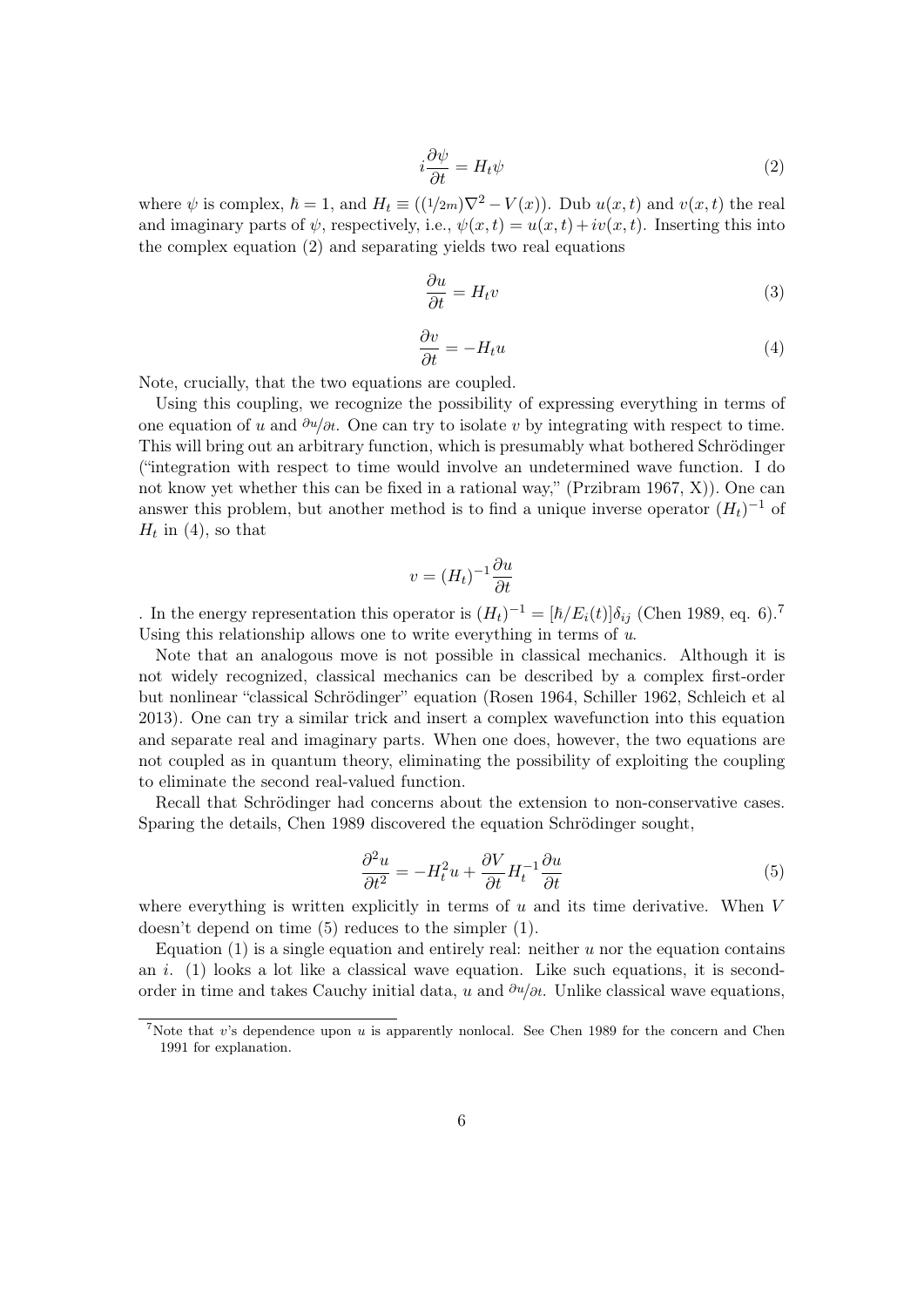however, it is fourth order due to the spatial derivatives (in the  $H^2$  term). On this picture, the real part of the wavefunction is roughly like the configuration variable and the imaginary part is like its velocity.<sup>8</sup>

#### 3 Discussion

Schrödinger saw that he had essentially three choices in how to represent his theory.

- A Use the second-order complex equation (2) for which he is known.
- B Use two coupled real equations, such as  $(3,4)$  above.
- C Use the fourth-order real equation (1).

For option B I write "such as" because there are more illuminating real equations one can use, as Schrödinger knew. In particular, a more natural version of this strategy that fits his path of discovery would have been to pick two different real equations, a modified Hamilton-Jacobi type equation and a Van Vleck continuity equation. This form of quantum mechanics was used by Bohm 1952 in his derivation of the de-Broglie-Bohm interpretation of quantum mechanics and is nicely discussed by both Holland 1998 and Schleich et al 2013. These two coupled equations are derived by expressing the complex wavefunction in polar coordinates as  $\psi = Ae^{iS}$ , where the amplitude A and phase S are real-valued, and then separating into real and imaginary parts.

Two initial values are necessary in all three presentations. The first requires the real and imaginary parts of the complex wavefunction; the second requires two real functions; and the third requires one real function and its temporal derivative. The  $i$  in  $(2)$  enforces the coupling between these two real functions–without it the two functions would decouple and we'd have too much freedom, as we could then specify u,  $\partial u/\partial t$ , v and  $\partial v/\partial t$  (Bohm 1951, 86). So by going complex both in the wavefunction and the wave equation one eliminates two types of initial data. That coupling, we saw, is then used to get the single real wave equation.

What should we make of this "new" option? One can imagine what we might call weak and strong interpretations. On the weak interpretation, we regard Option C as simply another way of expressing the same theory. Just as Newton's second law can be written as  $F = ma$ , or  $F = dp/dt$ , or  $F = d(mv)/dt$ , or  $F = -\nabla V(x)$ , so too Schrödinger's theory can be written many ways. All three options pick out the same models of the physical universe, so one is not right and the others wrong. Our selection is instead dictated by so-called "pragmatic" virtues, such as ease of use, fruitfulness, elegance, context, and purpose. Like Holland 1998 and Schleich et al 2013, I often find option B (in its modified Hamilton-Jacobi form) preferable in pedagogical contexts. It provides insight

<sup>&</sup>lt;sup>8</sup>How a complex wavefunction is split into real and imaginary parts is to some extent arbitrary. This arbitrariness is a kind of gauge invariance. Let  $\psi(x,t) = u(x,t) + iv(x,t)$ . Then if  $u,v$  satisfy equations (3) and (4) above, then u' and v' will satisfy the primed counterparts of these equations if  $u = u'cos\theta - v'sin\theta$  and  $v = v'cos\theta - u'sin\theta$ . Chen 1990 shows that this transformation is independent of the Hamiltonian of the system.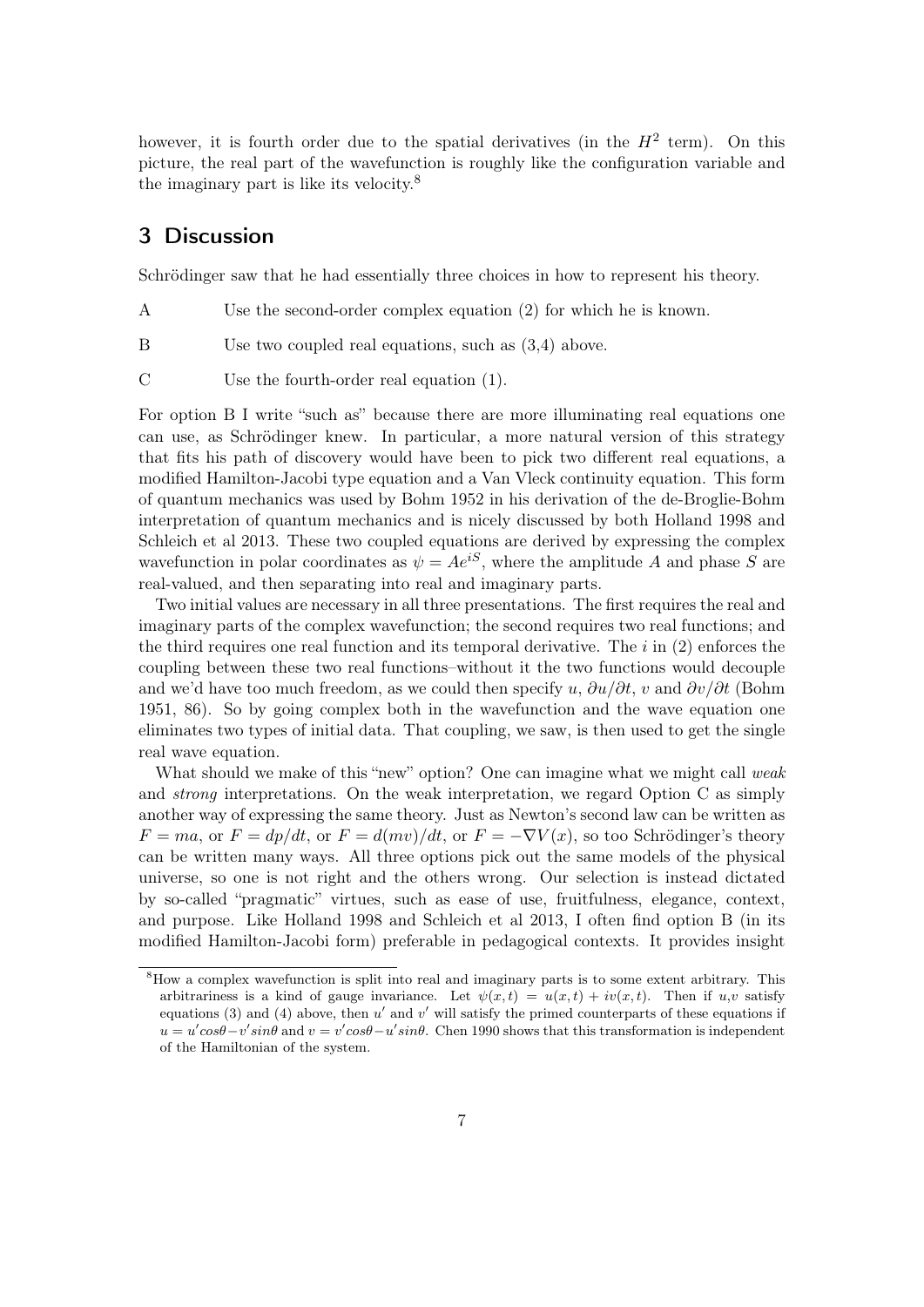into the historical origin of quantum mechanics, Schrödinger's discovery, the classical-toquantum correspondence, and the deBroglie-Bohm interpretation. Confronting option C, one question we might have is whether there are contexts where this form is similarly useful. I'll give an example where I think it is in a moment.

On this weak interpretation, I think it's fair to say that the choice Schrödinger and history made excels. Equation 2 of option A is a single compact expression of low order, unlike the equations of options B and C. It is likely the lowest order single equation that can characterize the set of worlds allowed by non-relativistic quantum mechanics (for arguments along these lines, see Bohm 1951). Furthermore, if we look past the choice of wave equation to the full theory, we will find that the extraction of probabilities from the wave equation (2) is incredibly elegant and easy via Born's rule; by contrast, it will be comparatively messy or artificial via option C.

We can contemplate a stronger interpretation, one that Schrödinger probably initially entertained. So far I have said nothing about the interpretation of quantum mechanics. An interpretation is a mapping between the representation and the world. In the context of quantum mechanics, it's common to refer to the ontology of a theory as a beable. The question then arises as to what the beables of quantum mechanics are. Do they include the wavefunction? More–such as GRW mass density or Bohmian particles? And if the wavefunction, we now see that we have a new option – adopting the position that only the real part of the wavefunction is a beable. Call this  $Re(\psi)$  Realism. According to  $\text{Re}(\psi)$  Realism, the real-valued wave represents what is real.

I think it's plausible that Schrödinger was a  $\text{Re}(\psi)$  Realist, at least in June 1926. As has been chronicled many times elsewhere, we know that Schrödinger held that his wave equation described a genuine field in the world. He did not share Heisenberg's positivist inclinations about ontology. He also felt that the use of imaginary numbers in quantum theory would turn out to be understood in the way in which he was familiar classically, namely, as dispensable. But note also that classically one never regards the imaginary parts of complex representations as representing the ontology. It's not just that classical mechanics associates experimental outcomes with the real parts of complex representations (if used), it also associates the ontology of particles or fields with the real parts. The complex representation, for Schrödinger, represented a real field described by the real part of the wavefunction and its time derivative.

I'm not advocating such a position here. I note, however, that it may be attractive to some even today. Advancing the so-called "multi-field" interpretation of the wavefunction, Romano 2020 opts for path B above in part because the two fields it posits are real-valued. The real-valuedness makes it easier, he thinks, to understand how to relate these two real fields to measurement outcomes. Path C arguably provides the same benefit but in a more parsimonious manner, positing one real-valued field as opposed to two. A similar benefit may appear in attempts to "nominalize" quantum theory, such as Chen 2018. Something like path C also appears in the reduced phase space formulation of Schrödinger theory and may be helpful in considering possible beables for Bohmian field theory (Struyve 2010).

In what follows I'll describe one benefit of path C. This can be interpreted in a strong or weak way, as a consideration in favor of  $\text{Re}(\psi)$  Realism or as simply a pedagogical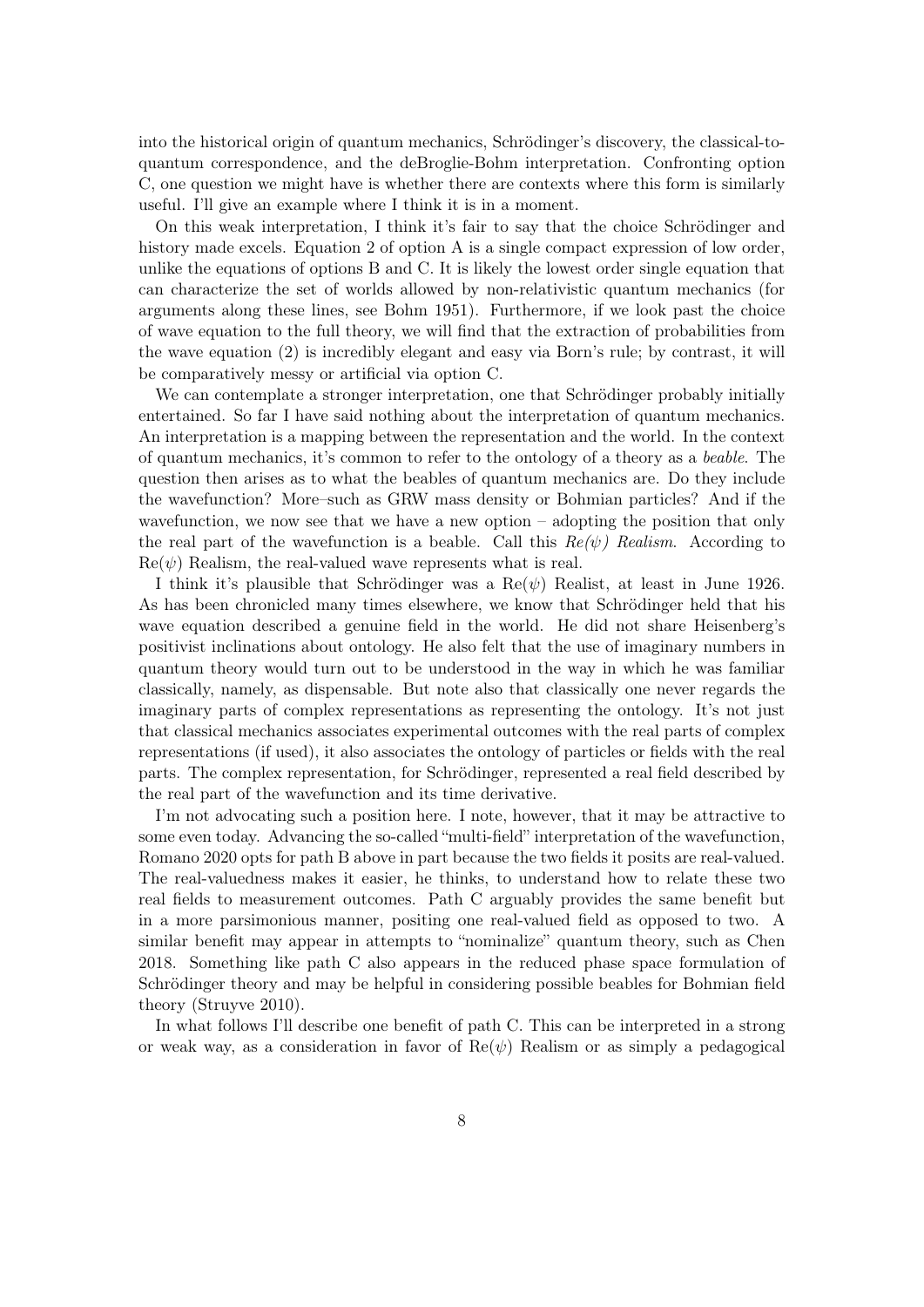insight due to representing quantum theory via path C.

### 4 The Puzzle of Time Reversal Invariance in Quantum Theory

Quantum mechanics is widely proclaimed to be time reversal invariant. Yet this is a very puzzling claim. Let us assume that we use a time reversal invariant Hamiltonian such as  $H = \frac{p^2}{2m} + V(x)$ . Then the Schrödinger equation is not time reversal invariant in the usual sense (Albert 2000, Callender 2000). Normally one associates time reversal in classical spacetimes with the physical operation corresponding to a temporal reflection about a spatial axis: the past is swapped for the future. Then, in natural coordinates, time reversal corresponds to the action  $T : t \to -t$ . Yet if we apply this operation to the Schrödinger equation, one immediately sees that it is not time reversal invariant. Temporal reflection brings out a negative sign in front of the equation because (2) is first-order in time and nothing else changes. Thus it is typically the case that if  $\psi(t)$  is a solution then  $\psi(-t)$  is not.

To drive the point home, note that the heat equation has the form

$$
\frac{\partial \psi}{\partial t} = \kappa \nabla^2 \psi \tag{6}
$$

where  $\kappa$  is a real-valued coefficient. The heat equation is the *paradigmatic* non-time reversal invariant equation–it describes the irreversible diffusion of heat through a medium. And as we would expect of such an equation, we can readily see that if  $\psi(t)$  is a solution then  $\psi(-t)$  is not. The equation is not invariant under a temporal reflection. The only relevant formal difference between  $(6)$  and the Schrodinger equation  $(2)$  is that  $(2)$  has an i in it. But why should an  $i$  – which is just a number – matter? A physical operation in spacetime, a temporal reflection, should not affect dimensionless numbers.

Quantum textbooks sometimes address this point and claim that in quantum mechanics time reversal invariance is to be given by two operations, a temporal reflection and the operation of complex conjugation  $K : \psi \to \psi^*$ . This idea can be traced back to Wigner 1936. With this understanding quantum mechanics is indeed time reversal invariant. But it's also clear that this combined operation, however one refers to it, is different than merely a temporal reflection. It is also a very strange symmetry, as it is the only one in quantum theory represented by an anti-unitary operator. Its introduction demands some explanation and justification. After all, what physical symmetry is represented by complex conjugation, and what does it have to do with time reversal?

Some distinguished books find this task very difficult. Roman 1950, for example, writes that "we should like, even if only by some artifice, to achieve full covariance [time reversal invariance]" (1950, 266). Sachs 1987 offers one of the more careful treatments one can find and plausibly insists that time reversal should leave the kinematical structure of the theory intact; however, a crucial part of his argument  $-$  like that of many others  $$ is that complex conjugation is necessary if time reversal is to reverse momentum and spin. That's true but it just pushes the question back, for momentum and spin are both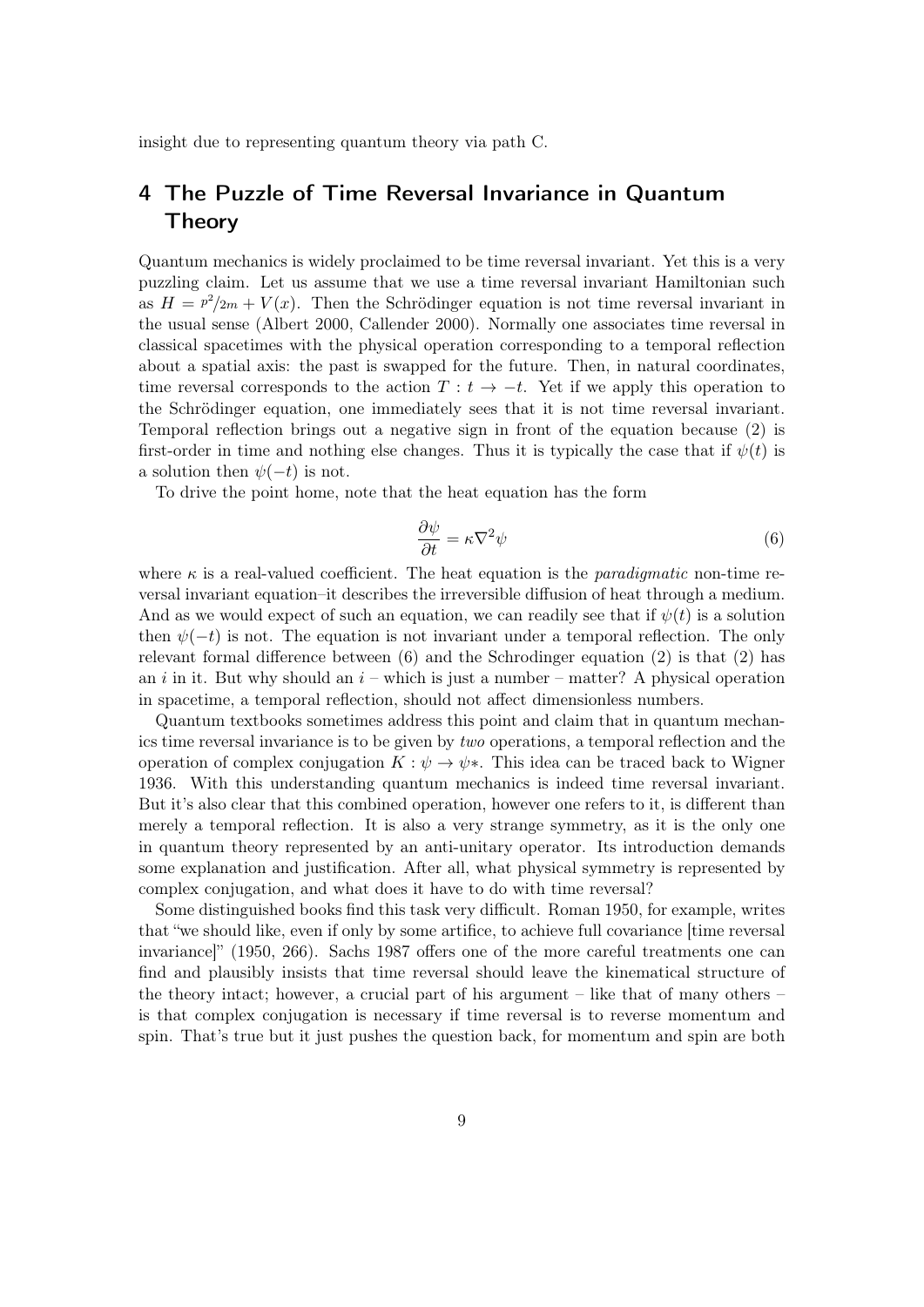spatial in quantum mechanics. Momentum is a spatial derivative and spin lacks timedependence and is sometimes understood as a form of space quantization. Neither gets reversed by taking a temporal reflection.

Others (e.g., Roberts 2020) argue that the combined operations of temporal reflection and complex conjugation better merit the denomination "time reversal invariance" than temporal reflection does. The idea is that one can place various conditions on what one wants from time reversal and then show that the combined operation fits these conditions and temporal reflections alone do not. That's fine as far as it goes, but why does what we call the operation matter? Call it what you like, Wigner's reversal is different from a temporal reflection and taking the complex conjugation of a state doesn't follow by logic or definition alone from a temporal reflection. Classical mechanics is invariant under temporal reflections (so long as friction and other non-conservative forces aren't included). Quantum theory a la the Schrödinger equation (2) is not if we treat like for like. We can agree to call the combined operations "time reversal invariance" but that doesn't make the problem go away.

My own best effort (Callender 2000) used the classical correspondence and Ehrenfest's theorem to tie Wigner reversal to classical time reversal invariance. This approach, I think, provides some insight and explains why Wigner's transformation is so important. But I don't think it gets to the heart of the puzzle, which is that I've never seen an argument that links by logic or definition alone temporal reflections to complex conjugation.

Schrödinger's real realism offers insight here. Although he does not tie it to Schrödinger, Struyve 2020 considers altering the ontology of classical electromagnetism and quantum theory in various ways to see what effect this has on time reversal invariance. Because a symmetry leaves the ontology of a theory intact, it is natural to expect the fate of symmetries to hang on the choice of ontology (and perhaps vice versa, inasmuch as symmetries may play a role in the selection of ontology). Struyve shows that this is indeed so for time reversal invariance if one adopts what I'm calling  $\text{Re}(\psi)$  Realism.

Suppose that the ontology of quantum theory is given by the real part of the wavefunction and the main governing law of nature is best formulated as Schrödinger's real equation, (1) above. Perform a temporal reflection on (1). Because it is second order in time and nothing else changes (as we'll see, and assuming, as usual, a time reversal invariant Hamiltonian), it is manifestly time reversal invariant. Use the complex wavefunction and (2), by contrast, and the theory is not invariant under a temporal reflection. There is no paradox here because the ontology is not the same in the way we're imagining things. This is an interesting example of Struyve's point that the symmetry changes with the ontology.

Can this case provide insight into our puzzle? Yes. Suppose we introduced the above puzzle about time reversal to Schrödinger in June 1926. Let's call him Real Schrödinger. How might Real Schrödinger understand and react to our problem?

Recall that Real Schrödinger would view the introduction of i into the wave equation as the price one pays for going lower order in type of differential equation and thereby getting something "extraordinarily much simpler for computational purposes." The i plays an absolutely central role in allowing (2) to express the same theory as (3,4) and also (1). So when considering time reversal invariance, Real Schrödinger would want to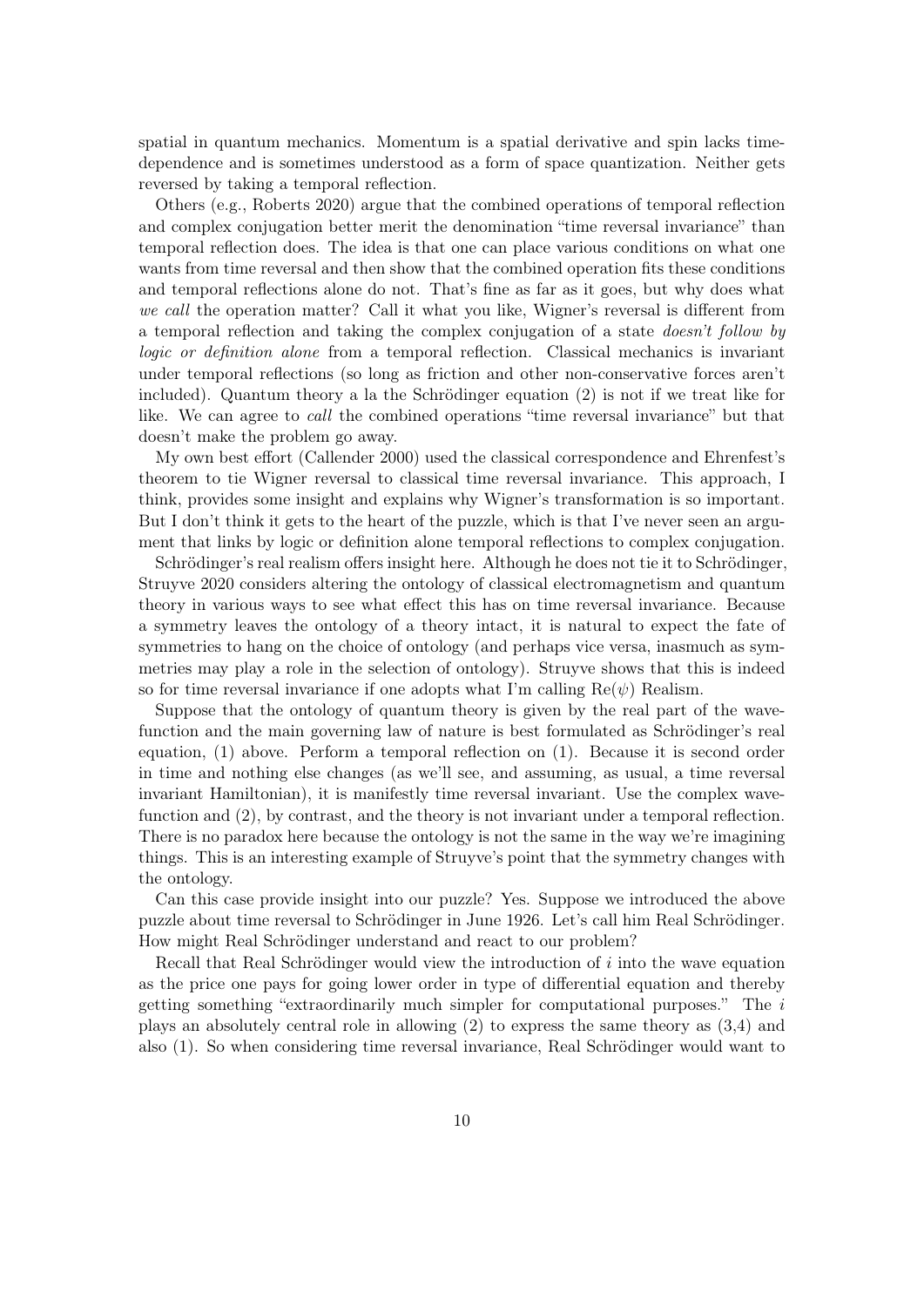"unwind" the transformation of his theory into a complex representation and understand time reversal in terms the real formalism and u and  $\partial u/\partial t$ . Looking at that formulation, we've already seen that

$$
v = (H_t)^{-1} \frac{\partial u}{\partial t} \tag{7}
$$

holds, i.e., that the imaginary part of the wavefunction contains the information about the time dependence of the real part. Here, Real Schrödinger will think, is my time dependence of u. The imaginary part is *roughly* like the velocity of the real part–due to the presence of  $(H_t)^{-1}$  the imaginary part is not fully analogous to velocity. The important point is that  $(H_t)^{-1}$  will not flip under time reversal. Hence by definition *alone* v must flip under time reversal.<sup>9</sup>

Looking at the complex formulation, Real Schrödinger will see that this time dependence has been disguised by the complex clothing. He would know that he needs to invert v. In the complex formulation the way to do this is to change  $\psi = u + iv$  to  $\psi = u - iv$ or vice versa. So he would end up changing  $\psi$  to  $\psi^*$ . He would do this not because a dimensionless quantity like i mysteriously flips under time reversal, but simply because  $v$  is a disquised first derivative in time. Put pictures quely, envision the wavefunction as expressed in a complex space spanned by its real and imaginary axes. Changing the sign of the imaginary part of the wavefunction will force the real part to rotate in the opposite direction.

This solves our puzzle. Seen through the prism of the real formalism, we can understand why complex conjugation is connected to temporal reflection. Formulated in the real theory version, a temporal reflection essentially reverses the velocities. But now if we express the theory in its complex formulation, we see that the definitional counterpart of reversing the velocities is taking the complex conjugate of the full wavefunction. Complex conjugation of the full wavefunction is just another way of expressing a temporal reflection of the real part of the wavefunction. Although the Schrödinger equation and the heat equation look almost the same, that similarity turns out to be superficial. The complex wavefunction interacting with the  $i$  in the general wave equation masks a time dependence that has no counterpart in the heat equation.

I emphasize that I am not saying that we either know quantum theory is or isn't time reversal invariant nor am I advocating for a particular ontology. The choice of correct ontology and its symmetries is a large one hanging on many factors. What I am saying is that this real formalism provides greater insight into the conventional claim that quantum theory is time reversal invariant than I've seen elsewhere. For me, this explanation provides a far more satisfying justification for thinking quantum theory time reversal invariant than I've previously encountered. It doesn't demand that we call one symmetry another because that is intuitive, nor does it rely on arguments that

<sup>&</sup>lt;sup>9</sup>(7) can be expressed as  $v = \int G \frac{\partial u}{\partial t} dx'$  where G is the Green's function of the *time-independent* Schrödinger equation (Chen 1991, eq 7). What is crucial to our discussion is that the Green's function for the time independent Schrödinger equation doesn't flip under time reversal. For a free particle in one dimension, for example,  $G = G(x, x') = (|x - x'|)^{-1}$ , which is unaffected by a temporal reflection.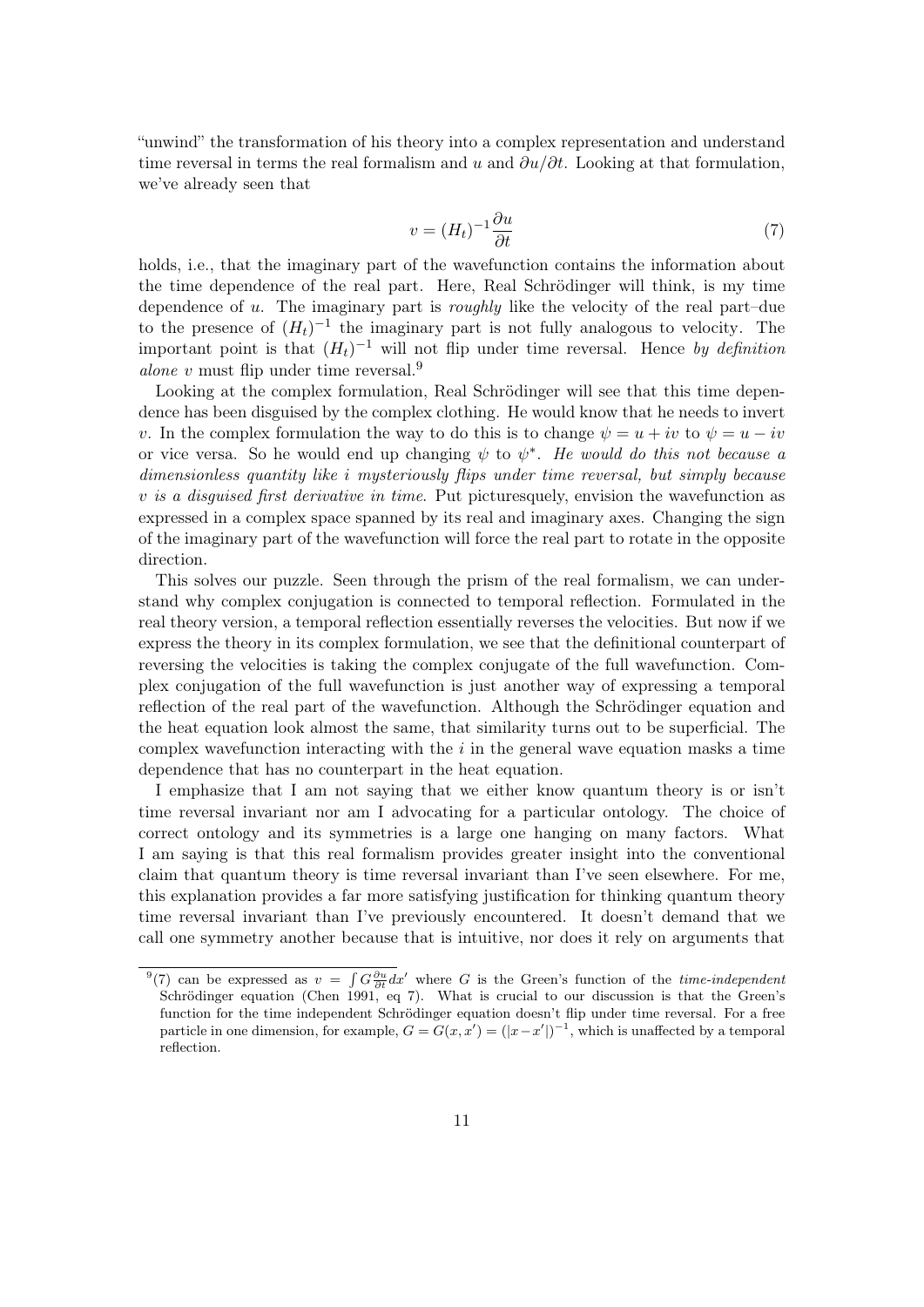don't survive much scrutiny (that momentum must alter sign, despite being a spatial derivative), nor does it merely inform us that Wigner reversal is important. Just as the second path via two real wave equations can be illuminating when discussing the classical correspondence and much else, path C can teach us about time reversal invariance.

In fact it is possible that looking at time in quantum mechanics through this perspective will be useful elsewhere too. Could it provide new insights into how to understand stationary states? The CPT theorem? We'll leave these questions for future work.

#### 5 Conclusion

This paper has been an introduction to and advertisement of Schrödinger's real wave equation, the first published time dependent Schrödinger equation. I introduced two ways of interpreting this equation, one weak, one strong. And I have shown how this equation is not merely a historical curiosity. I mentioned how it may provide an attractive option for a wavefunction realist and illustrated the insight it provides into quantum time reversal invariance. It is my hope that other examples like this will be forthcoming.<sup>10</sup>

#### References

- [1] Akhmeteli, A. 2011. One Real Function Instead of the Dirac Spinor Function. Journal of Mathematical Physics 52:8, 082303.
- [2] Albert, D. Z. 2000. Time and Chance, Harvard University Press.
- [3] Bell, J. S. 2004. Speakable and Unspeakable in Quantum Mechanics: Collected Papers on Quantum Philosophy. Cambridge: Cambridge University Press.
- [4] Bohm, D. 1951. Quantum Theory. Prentice-Hall.
- [5] Bohm, D. 1952. A Suggested Interpretation of the Quantum Theory in Terms of "Hidden" Variables: I and II, *Physical Review* 85(2), 166–193.
- [6] Callender, C. 2000. Is Time 'Handed' in a Quantum World?, Proceedings of the Aristotelian Society, Aristotelian Society, 247–269.
- [7] Chen, E.K. 2018. The Intrinsic Structure of Quantum Mechanics. arXiv:1810.06551 [quant-ph].
- [8] Chen, R. L. W. 1989. Derivation of the Real Form of Schrödinger's Equation for a Nonconservative System and the Unique Relation Between  $\text{Re}(\psi)$  and  $\text{Im}(\psi)$ . Journal of Mathematical Physics 30, 83–86.
- [9] Chen, R. L. W. 1990. The Real Wave Function as an integral Part of Schrödinger's Basic View on Quantum Mechanics. Physica B167, 183–184.

<sup>&</sup>lt;sup>10</sup>Thanks for comments and discussion to Jeff Barrett, John Dougherty, Ricardo Karam, Davide Romano, Chip Sebens, Paul Skokowski, and Ward Struyve.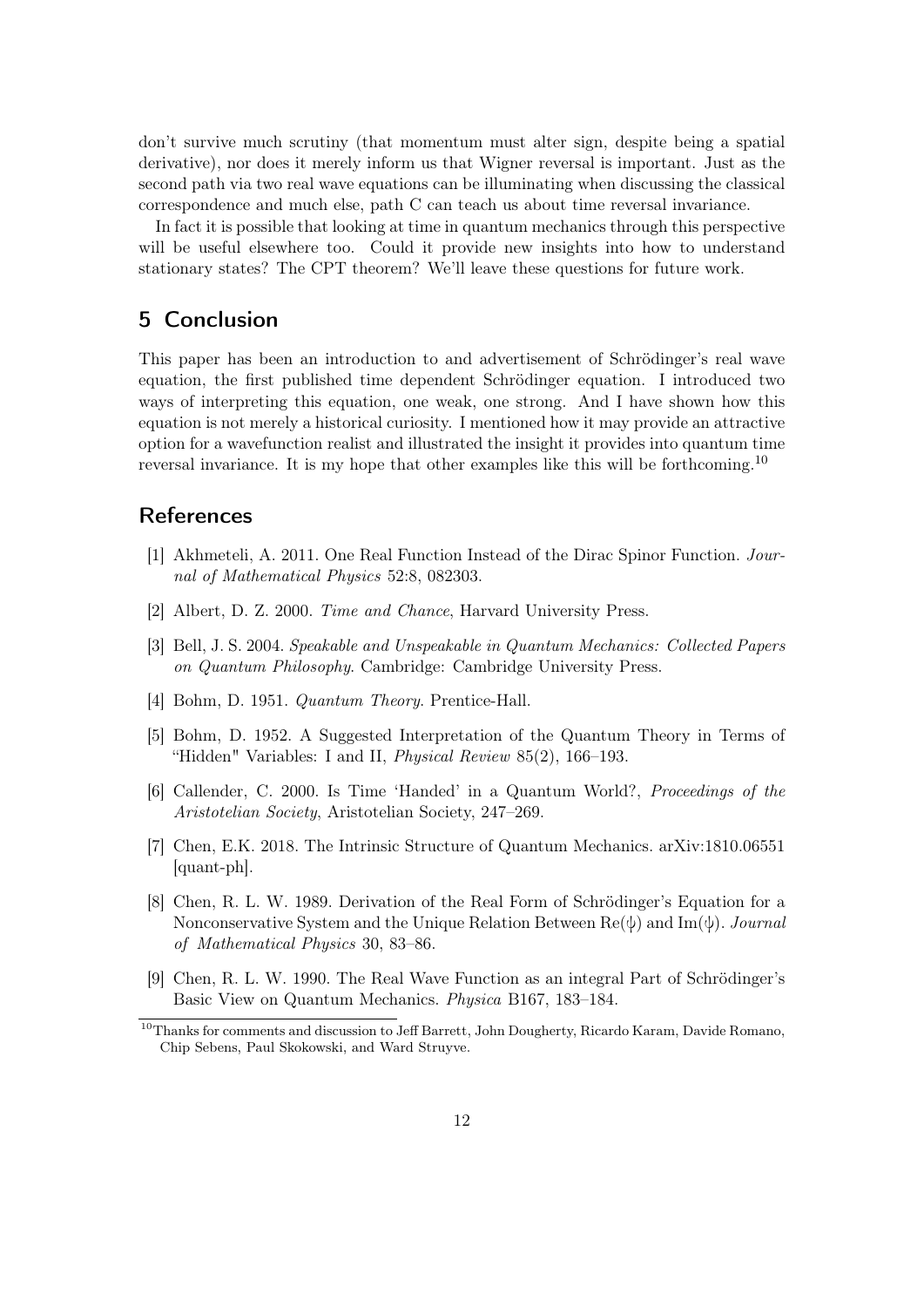- [10] Chen, R. L. W. 1993. Schrödinger's Real Wave Equation (Continued): Why Did He Fail to Derive it in its General Form? Physica B190, 256–258.
- [11] Chen, R. L. W. 1991. Concerning the Gauge Invariance and the Apparent Nonlocality of the Real Form of Schrödinger's Equation. Journal of Mathematical Physics 32, 464.
- [12] Courant, R.,and Hilbert, D., 1924, Merhoden der Marhematischen Physik I, Berlin: Springer.
- [13] Holland, P.R. 1993. The Quantum Theory of Motion: An Account of the de Broglie– Bohm Causal Interpretation of Quantum Mechanics, Cambridge University Press, Cambridge.
- [14] Karam, R. 2020a. Why are Complex Numbers Needed in Quantum Mechanics? Some Answers for the Introductory Level. American Journal of Physics 88, 39–45.
- [15] Karam, R. 2020b. Schrödinger's Original Struggles with a Complex Wave Function. American Journal of Physics 88, 433-438.
- [16] Mehra, J. and Rechenberg, H. 1987. The Historical Development of Quantum Theory. Volume V: Erwin Schrödinger and the Rise of Wave Mechanics, Part II. New York/Heidelberg, Springer-Verlag.
- [17] Przibram, K. (ed.) 1967. Letters on Wave Mechanics: Schrodinger, Planck, Einstein, Lorentz. NY: Philosophical Library Inc.
- [18] Roberts, B. 2020. Time Reversal. The Routledge Companion to the Philosophy of Physics, Eleanor Knox and Alistair Wilson (eds).
- [19] Roman, P. 1960. Theory of Elementary Particles. NY: Interscience Publishers.
- [20] Romano, D. 2020. Multi-field and Bohm's theory. Synthese, forthcoming.
- [21] Rosen, N. 1964. The Relation Between Classical and Quantum Mechanics. American Journal of Physics 32, 597–600.
- [22] Sachs, R. G. 1987. The Physics of Time Reversal, Chicago: University of Chicago Press.
- [23] Schiller, R. 1962. Quasi-classical Theory of the Non-spinning Electron. Physical Review 125, 1100–1108.
- [24] Schleich, W. P., Greenberger, D. M., Kobe, D. H., & Scully, M. O. 2013. Schrödinger Equation Revisited. Proceedings of the National Academy of Sciences of the United States of America 110, 5374–5379.
- [25] Schrödinger, E. 1952. Dirac's New Electrodynamics. Nature (London) 169, 538.